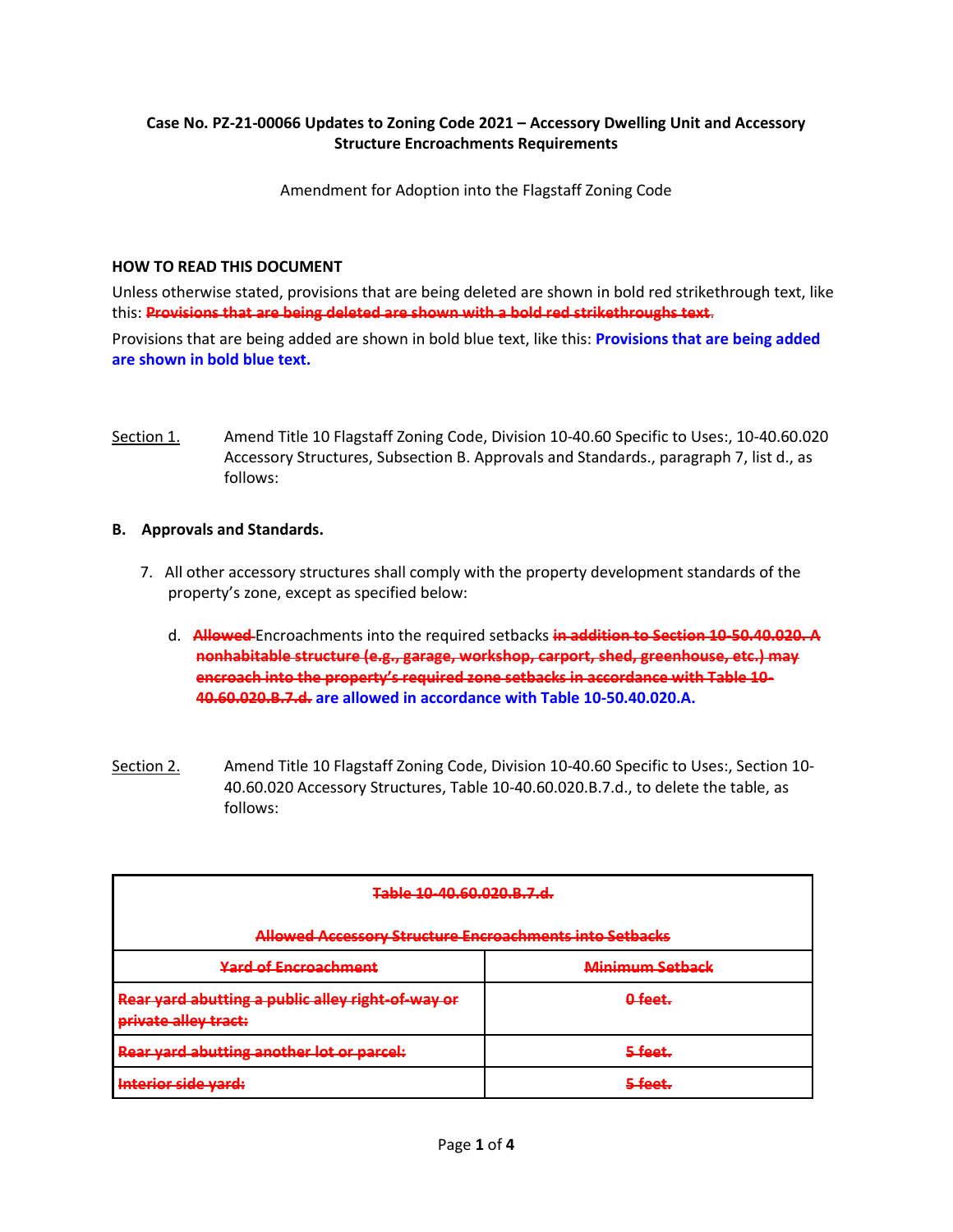| Table 10-40.60.020.B.7.d.                                                                                                                                           |                          |  |  |
|---------------------------------------------------------------------------------------------------------------------------------------------------------------------|--------------------------|--|--|
| Allowed Accessory Structure Encroachments into Setbacks                                                                                                             |                          |  |  |
| <b>Yard of Encroachment</b>                                                                                                                                         | Minimum Setback          |  |  |
| Stroot cido vard:<br><del>ou cet side varu.</del>                                                                                                                   | No encroachment allowed. |  |  |
| <b>Front yard:</b>                                                                                                                                                  | No encroachment allowed. |  |  |
| <b>Notes</b>                                                                                                                                                        |                          |  |  |
| 1. Refer to Section 10 50.50.030, Siting and Building Standards, regarding the locations and<br>hoights of walls and fonces<br><b>HOISING OF WORD UNDER IGNOCIA</b> |                          |  |  |

Section 3. Amend Title 10 Flagstaff Zoning Code, Division 10-40.60 Specific to Uses:, Section 10-40.60.030 Accessory Dwelling Units (ADUs), Table 10-40.60.030.C., rows (5) through (17), as follows:

| Table 10-40.60.030.C.<br><b>Accessory Dwelling Unit Design, Development and Exceptions Standards</b> |            |                                                                                                                                                                                                                                                                                                                                                                                                                                                                                                                                                                                                                                                                                                                                                                                                                                                                                                                                                                                                                                                                                                                                                                                                                                                                                                                                                                                                                                                                                                        |  |
|------------------------------------------------------------------------------------------------------|------------|--------------------------------------------------------------------------------------------------------------------------------------------------------------------------------------------------------------------------------------------------------------------------------------------------------------------------------------------------------------------------------------------------------------------------------------------------------------------------------------------------------------------------------------------------------------------------------------------------------------------------------------------------------------------------------------------------------------------------------------------------------------------------------------------------------------------------------------------------------------------------------------------------------------------------------------------------------------------------------------------------------------------------------------------------------------------------------------------------------------------------------------------------------------------------------------------------------------------------------------------------------------------------------------------------------------------------------------------------------------------------------------------------------------------------------------------------------------------------------------------------------|--|
| (5) Building Form<br>and Property<br>Development<br>Standards                                        | (a)<br>(b) | Setbacks. An ADU shall comply with the setback requirements of the property<br>zone and as allowed in (d) and 14 of this table.<br>Setbacks.<br>A Detached ADU structure may be located in the rear and interior side<br>(i)<br>setbacks, provided that the following are maintained:<br>(i.1) Minimum rear setback abutting a public alley right-of-way or private<br>alley tract: 0 feet.<br>(i.2) Minimum rear setback abutting another lot or parcel: 5 feet.<br>(i.3) Minimum interior side setback: 5 feet.<br>(ii) An Attached or Interior ADU shall comply with the required setbacks of a lot's<br>or parcel's zone.<br>(iii) Alternative setbacks and placements are allowed in accordance with Section<br>10-40.60.030.D.<br>(i) Detached ADU Encroachments. Only the encroachments in subsection (7) of<br>Table 10-50.40.020.A. are allowed in the setbacks of subsection (5)(a)(i) of this<br>Table. The other encroachments of Table 10-50.40.020.A. are not allowed as<br>part of a Detached ADU.<br>(ii) Attached and Interior Encroachments. The encroachment of Table 10-<br>50.40.020.A. are allowed.<br>(iii) A detached garage constructed prior to February 16, 2016 that is in the<br>minimum setback(s) of subsection (5)(a)(i) of this Table or in the street side<br>setback may be converted to an ADU or have an ADU above the garage as a<br>second floor, provided that no exterior additions or an increase in building<br>height is developed to accommodate the ADU. |  |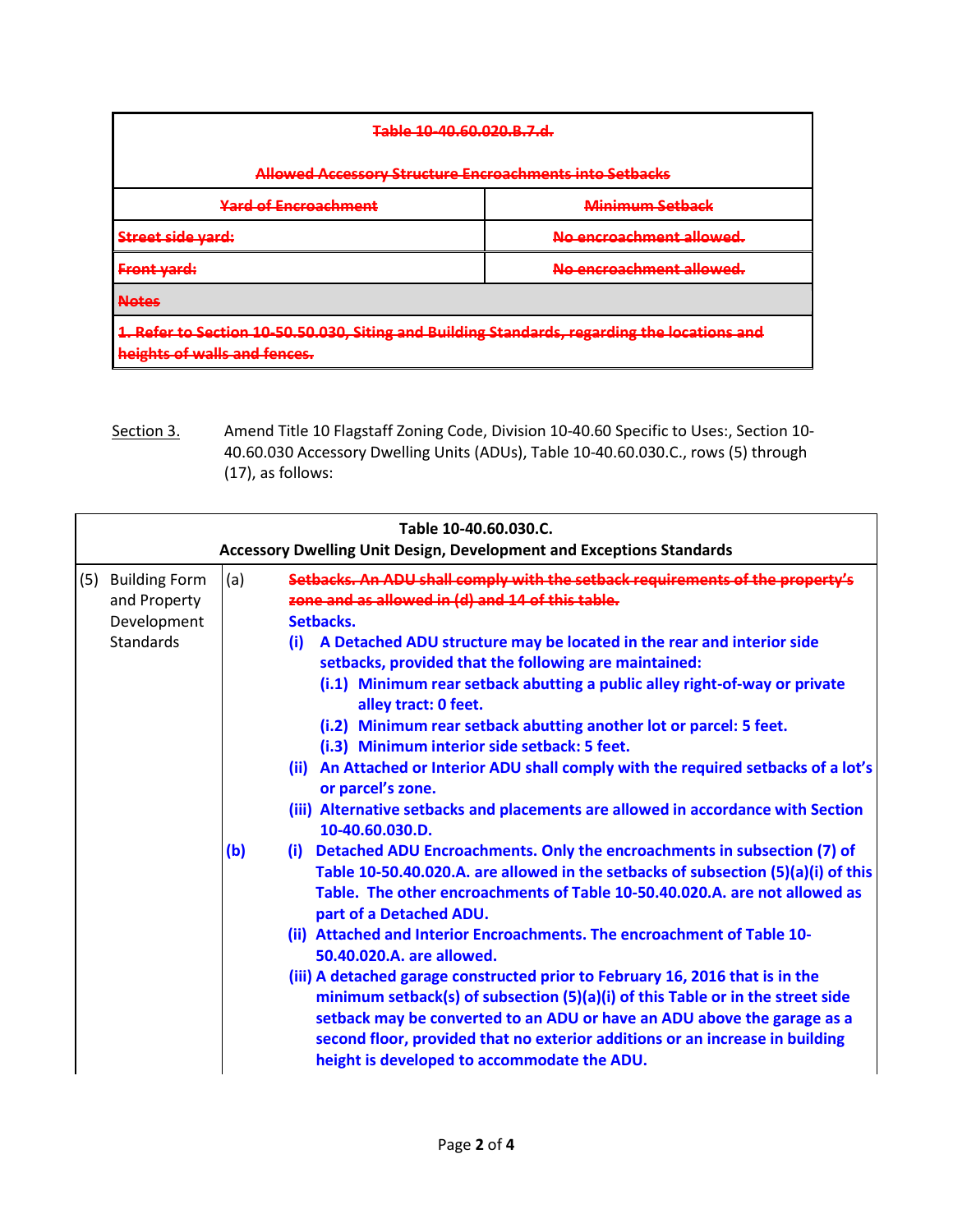| Table 10-40.60.030.C.<br><b>Accessory Dwelling Unit Design, Development and Exceptions Standards</b> |                                                      |                                                                                                                                                                                                                                                                                                                                                                                                                                        |  |
|------------------------------------------------------------------------------------------------------|------------------------------------------------------|----------------------------------------------------------------------------------------------------------------------------------------------------------------------------------------------------------------------------------------------------------------------------------------------------------------------------------------------------------------------------------------------------------------------------------------|--|
|                                                                                                      | $\left\{ \biguplus \left( c \right) \right\}$<br>(i) | Building Height. The maximum height of an Attached and Detached ADU,<br>measured in accordance with Section 10,50,30,030; 24 feet<br>Attached and Interior ADU: Maximum height allowed by the lot's or parcel's<br>zone.<br>(ii) Detached ADU within the required setbacks of a lot's or parcel's zone: 24 feet.<br>(iii) Any portion of a Detached ADU that encroaches into the required setbacks of<br>the property's zone: 16 feet. |  |
|                                                                                                      | <del>(c)</del> (d)<br>(i)<br>(ii)                    | Lot Coverage. The lot coverage requirements of a property's zone shall:<br>Not apply to Attached and Detached ADU; and<br>Apply to a dwelling unit containing an interior ADU.                                                                                                                                                                                                                                                         |  |
|                                                                                                      | <del>(d)</del><br>H                                  | Encroachment into setbacks.<br>The encroachments specified in Section 10-50.40.020 are allowed.<br>(ii) The development of a Detached ADU on the second floor of a garage that<br>was developed prior to February 16, 2016, and is in the required setback(s),<br>shall be allowed, provided that no exterior additions or an increase in<br>building height was developed to accommodate the ADU.                                     |  |

Section 4. Amend Title 10 Flagstaff Zoning Code, Division 10-50.40: Encroachments, Section 10-50.40.020 Encroachments into Minimum Required Setbacks, Table 10-50.40.020.A., as follows – including table format and shading:

| Table 10-50.40.020.A.: Allowed Encroachments into Setbacks and Heights |                                                                                                                                                                        |                                             |  |  |  |
|------------------------------------------------------------------------|------------------------------------------------------------------------------------------------------------------------------------------------------------------------|---------------------------------------------|--|--|--|
| (1)                                                                    | Arbors, Awnings, Canopies, Court Yards, Decks, Patios, Pergolas, Porches, Stoops, Trellis, Hooded<br>Entries, Carports and <b>Balconies</b> <sup>4,2,3</sup> Balconies |                                             |  |  |  |
|                                                                        | <b>Maximum Encroachment in Setback</b><br><b>Standard</b>                                                                                                              |                                             |  |  |  |
|                                                                        | Front, Rear, Street Side Setback (max.)                                                                                                                                | 5 feet <sup><math>1,2,3</math></sup> 5 feet |  |  |  |
|                                                                        | Interior Side Setback (max.)                                                                                                                                           | 3 feet <sup><math>1,2,3</math></sup> 3 feet |  |  |  |
| (2)                                                                    | Accessory Dwelling Units (ADUs) <sup>4</sup> (ADUs)                                                                                                                    |                                             |  |  |  |
|                                                                        | See Section 10-40.60.030                                                                                                                                               |                                             |  |  |  |
|                                                                        | Accessory Buildings and Structures <sup>1</sup>                                                                                                                        |                                             |  |  |  |
| (3)                                                                    | <b>Accessory Buildings and Structures, Excluding Walls and Fences</b>                                                                                                  |                                             |  |  |  |
|                                                                        | See Section 10,40 60 020                                                                                                                                               |                                             |  |  |  |
| <b>Standard</b><br><b>Minimum Setback from Property Line</b>           |                                                                                                                                                                        |                                             |  |  |  |